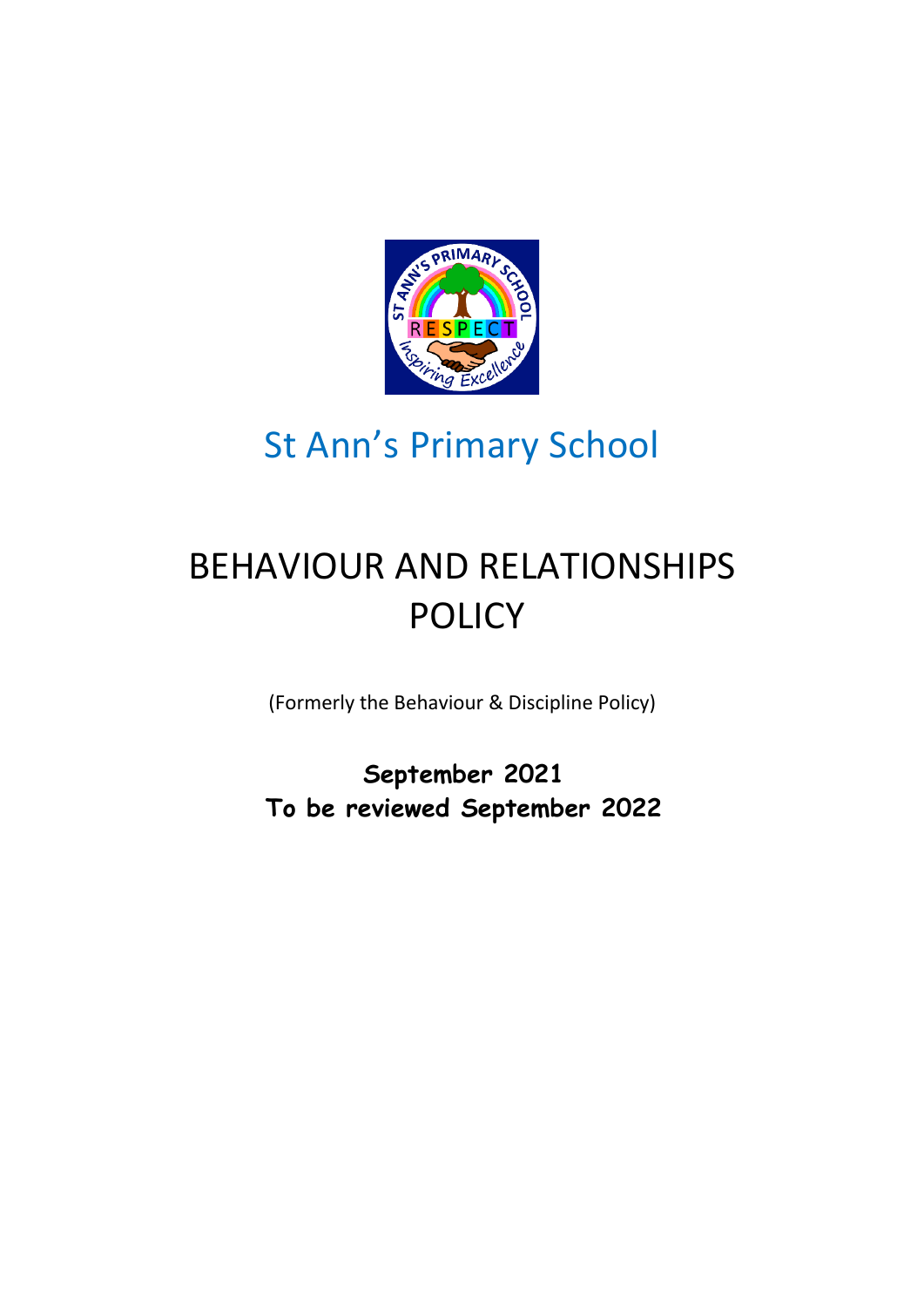#### **This policy takes account of:**

Legislation enacted by the Education Act 2011 which reinforces, supersedes and replaces previous guidance, particularly in relation to:

- Education and Inspections Act 2006, Section 93.
- Education Act 2002.
- Equality Act 2010.

# **Statement of intent**

At St Ann's Primary School, we believe that by creating an environment, where exemplary behaviours are modelled and promoted, will contribute to creating a positive caring school environment where everyone feels valued, respected and secure and we meet children's rights at all time. **At the very heart of this are relationships** and by creating the necessary conditions for our pupils to feel relaxed, supported and loved, we are giving them all the necessary experiences to achieve their true potential and the school's RESPECT vision.

#### **At St. Ann's Primary School, we aim to;**

- Provide a safe, comfortable, nurturing and caring environment where optimum learning takes place
- Provide clear guidance for pupils, staff and parents of expected levels of behaviour
- Use a consistent and calm approach with unconditional positive regard
- Ensure all adults take responsibility for managing behaviour and following up incidents personally
- Ensure all adults use consistent language to promote positive behaviour and language should be framed in terms of rights
- Use restorative approaches instead of punishments this does not mean that actions don't have consequences, rather that natural consequences are more likely to modify behaviour to that which is expected in school.
- Ensure adults act as duty bearers of children's rights- rights are never earnt- children always have them and we must remember this when dealing with behaviour.
- Ensure that Adults understand their role as duty bearers of children's rights and uphold this at all times- even when dealing with behaviour issues. Children never have to earn their rights and rights are never taken away as punishment.
- Ensure all children have the right to;
- Be treated with respect,
- Be kept safe,
- Learn,
- Make mistakes and
- Be listened to.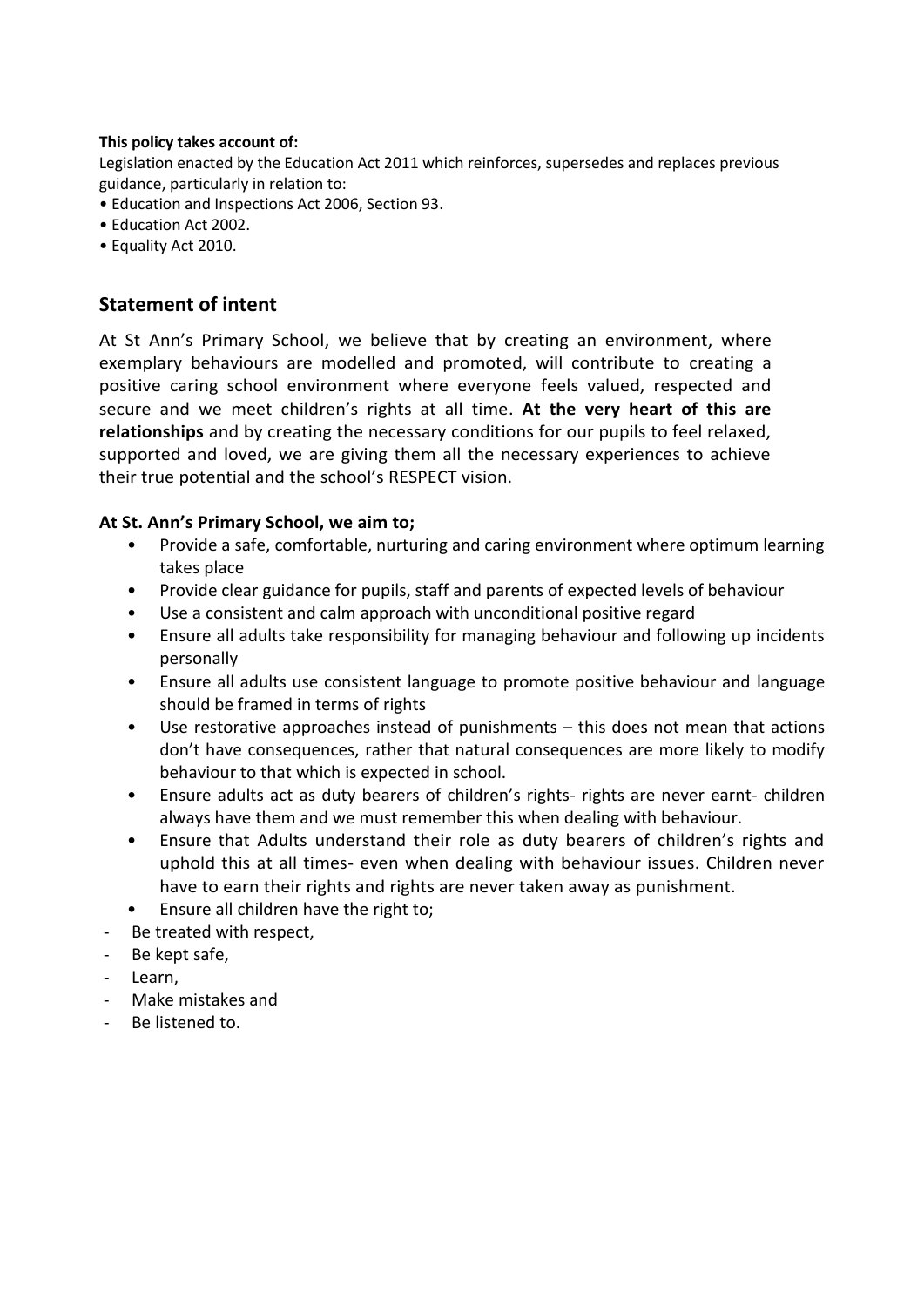# **Purpose of the Behaviour and Relationships Policy**

To provide simple, practical procedures for staff and pupils that

- Foster the belief that there are no 'bad' pupils, just 'bad choices'
- Encourage pupils to recognise that they can and should make 'good' choices to help them uphold each other's' rights
- Recognise individual behavioural norms and respond appropriately
- Promote self-esteem, resilience and self-discipline
- Teach appropriate behaviour through positive modelling and intervention
- Reinforce the understanding of all adults as duty bearers of children's rights at all times

### **So what must stakeholders do to deliver this policy effectively?**

### **All staff must:**

- Take time to welcome pupils at the start of the day
- Ensure that they model and reinforce positive behaviours through the ready, respectful, safe board
- Always pick-up on pupils who are failing to meet expectations
- Always redirect pupils by referring to and using the language of; 'Be Ready, Be Respectful and Be Safe'
- Actively teach children about rights through making explicit links where they naturally arise in assemblies, lessons, displays and when discussing good and bad behavior choices as they happen

# **The Head Teacher and The Senior Leadership Team must:**

- Be a positive, visible presence around the school
- Regularly celebrate staff and pupils whose efforts go above and beyond expectations
- Encourage use of positive praise, phone calls/texts/notes home and certificates/stickers etc.
- Ensure staff training needs are identified and met
- Use available data to target and assess interventions
- Support teachers in managing pupils with more complex or challenging behaviours

### **Members of staff who manage behaviour well, will:**

- Deliberately and persistently catch pupils doing the right thing and praise them in front of others
- Know their classes well and develop positive relationships with all pupils
- Relentlessly work to build mutual respect
- Remain calm and keep their emotion for when it is most appreciated by pupils
- Demonstrate unconditional care and compassion to all pupils and adults (uphold their role as duty bearers of rights)
- Use the language of rights when discussing good and if needed bad behavior choices

### **Pupils want teachers and other adults in school to:**

- Care about them
- Give them a 'fresh start' every lesson
- Help them learn and feel confident
- Be just and fair- uphold their rights at all times
- Have a sense of humour
- Seek additional support when necessary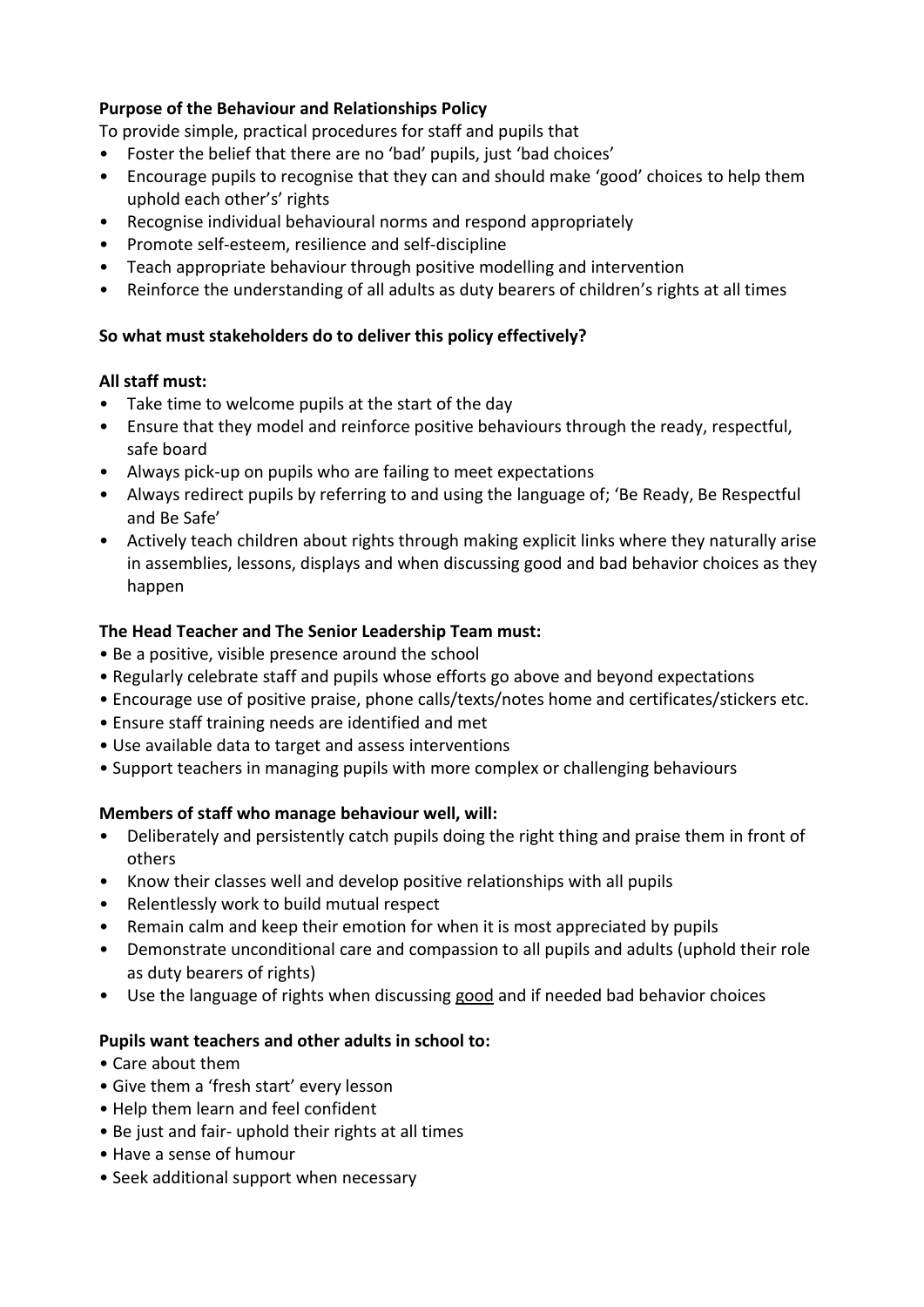# **So what does this look like in practice?**

| <b>Our Rules</b> | <b>Visible Consistencies</b>                        | <b>Over and Above Recognition</b>            |
|------------------|-----------------------------------------------------|----------------------------------------------|
| Show RESPECT     | Daily meet and greet                                | Verbal praise<br>$\bullet$                   |
|                  | Persistently catching pupils doing the<br>$\bullet$ | Special jobs / experiences<br>$\bullet$      |
|                  | right thing                                         | Show work to another adult/s<br>$\bullet$    |
|                  | Picking up on pupils who are failing<br>$\bullet$   | SLT praise<br>٠                              |
|                  | to meet expectations                                | Daily recognition boards<br>$\bullet$        |
|                  | Accompanying pupils during<br>$\bullet$             | <b>Stickers</b><br>$\bullet$                 |
|                  | transition from home to school times                | Certificates - Special Mentions<br>$\bullet$ |
|                  | • Praising in public (PIP), Reminding in            | Phone call/text/notes home<br>$\bullet$      |
|                  | private (RIP)                                       | Termly class rewards<br>$\bullet$            |
|                  | Consistent language based on                        | RRS badge/wristband<br>$\bullet$             |
|                  | children's rights                                   | Head Teacher/Diamond award                   |

# **The Behaviour Pathway**

# **All adults in school expect that children are ready, respectful and safe. Here is the pathway to follow for any children NOT adhering to our motto.**

| Stepped Boundaries - Gentle Approach, use pupil's name, pupil level, eye contact, deliver |                                                                                                                                        |  |
|-------------------------------------------------------------------------------------------|----------------------------------------------------------------------------------------------------------------------------------------|--|
| message                                                                                   |                                                                                                                                        |  |
| 1. REMINDER                                                                               | I noticed you chose to  (noticed behaviour)                                                                                            |  |
|                                                                                           | This is a REMINDER that we need to be (Ready, Respectful, Safe) to help meet                                                           |  |
|                                                                                           | your/ other children's right to                                                                                                        |  |
|                                                                                           | You now have the chance to make a better choice                                                                                        |  |
|                                                                                           | Thank you for listening                                                                                                                |  |
|                                                                                           | Example - Please walk, this will help keep you and others safe - Thank you<br>for listening.'                                          |  |
| 2. WARNING                                                                                | I noticed you chose to  (noticed behaviour)                                                                                            |  |
|                                                                                           | This is the second time I have spoken to you. This has stopped you realizing                                                           |  |
|                                                                                           | your/ other children's right to                                                                                                        |  |
|                                                                                           | You need to speak to me for two minutes after the lesson.                                                                              |  |
|                                                                                           | If you choose to break the rules again you will leave me no choice but to                                                              |  |
|                                                                                           | ask you to, (work at another table/work in another classroom / go to the                                                               |  |
|                                                                                           | quiet area etc. ) (learner's name),                                                                                                    |  |
|                                                                                           |                                                                                                                                        |  |
|                                                                                           | behaviour)? That is the behavior I expect from you.                                                                                    |  |
|                                                                                           | You really helped to meet your/ other children's right to<br>Think carefully. I know that you can make good choices and help us uphold |  |
|                                                                                           | our rights. Thank you for listening / I'm glad we had this conversation                                                                |  |
|                                                                                           | Example - 'I have noticed you are not ready to do your work.                                                                           |  |
|                                                                                           | You are breaking the school rule of being ready. This has stopped you                                                                  |  |
|                                                                                           | realizing your right to develop your true ability.                                                                                     |  |
|                                                                                           | You have now chosen to catch up with your work at playtime.                                                                            |  |
|                                                                                           | Do you remember that yesterday you started your work straight away and                                                                 |  |
|                                                                                           | got it finished? You really helped to realize your right to develop your                                                               |  |
|                                                                                           | abilities. That is what I need to see today. Thank you for listening.'                                                                 |  |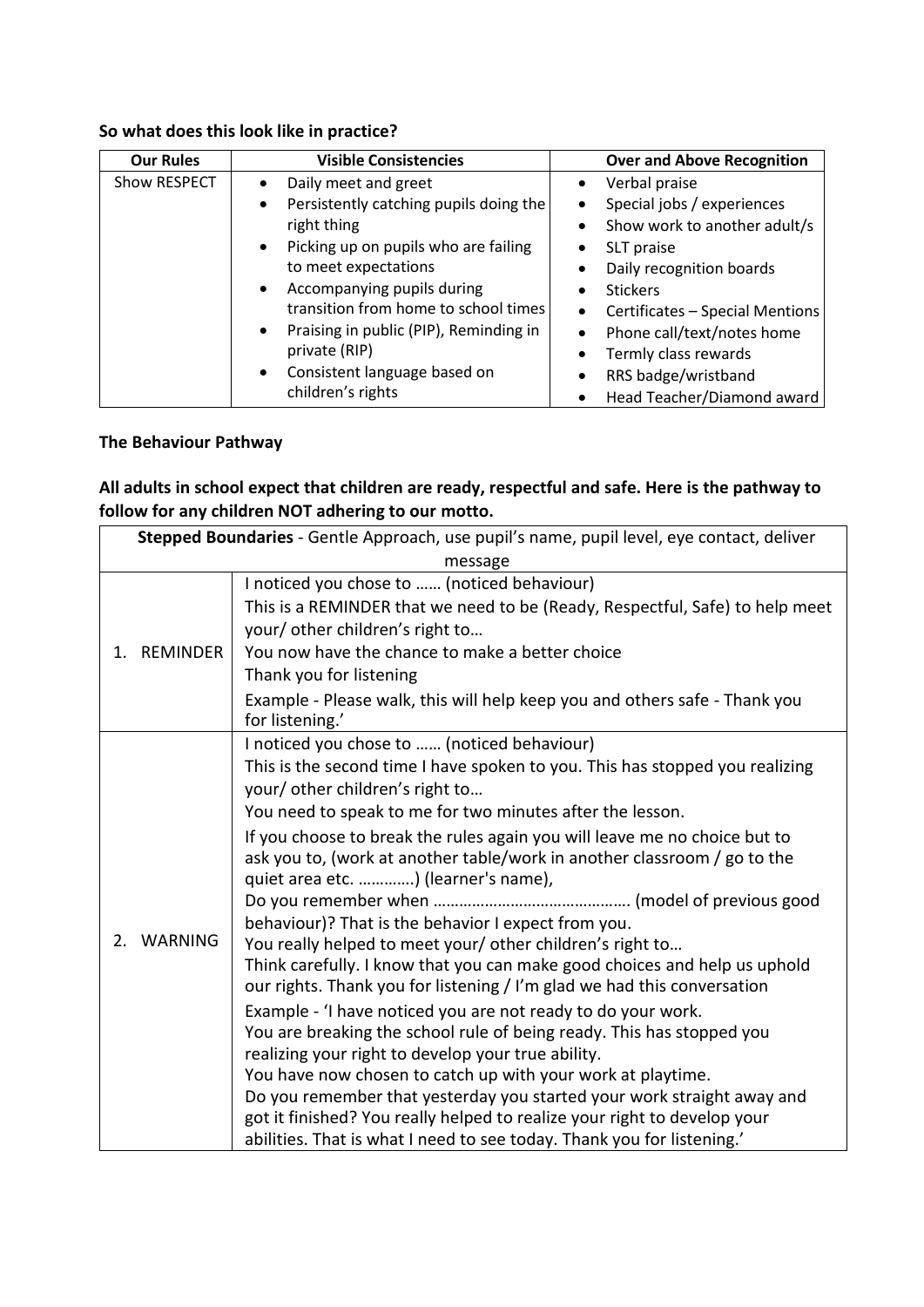|                                                                                                         | I noticed you chose to  (noticed behaviour) This has stopped you realizing<br>your/ other children's right to |  |
|---------------------------------------------------------------------------------------------------------|---------------------------------------------------------------------------------------------------------------|--|
|                                                                                                         | You need to(Go to quiet area / Go to sit with other class / Go to<br>another table etc)                       |  |
|                                                                                                         | Playground: You need to (Stand by other staff member/ me / Sit on                                             |  |
| <b>TIME OUT</b><br>3.                                                                                   | the picnic bench/ stand by the wall etc)                                                                      |  |
|                                                                                                         | I will speak to you in two minutes                                                                            |  |
|                                                                                                         | Example - 'I have noticed you chose to use rude words. You are breaking the                                   |  |
|                                                                                                         | school rule of being respectful. Rude words prevent us from meeting each                                      |  |
|                                                                                                         | other's rights to feel safe. You have now chosen to go and sit in the quiet                                   |  |
|                                                                                                         | area. I will come and speak to you in two minutes. Thank you for listening.'                                  |  |
|                                                                                                         | 5. What happened to you? (Neutral, dispassionate language.)                                                   |  |
| 4. FOLLOW                                                                                               | 6. What were you feeling at the time?                                                                         |  |
| $UP -$                                                                                                  | 7. What have you felt since?                                                                                  |  |
| <b>REPAIR &amp;</b>                                                                                     | 8. How did this make other people feel?                                                                       |  |
| <b>RESTORE</b>                                                                                          | 9. Who has been affected? What should we do to put things right? How                                          |  |
|                                                                                                         | can we do things differently? What might be a good choice?                                                    |  |
| Positive relationships are a crucial part of this process. It is not the severity of the sanction, it's |                                                                                                               |  |
|                                                                                                         | the certainty that this follow up will take place that is important. Staff must make time to follow           |  |
| through on all incidents.                                                                               |                                                                                                               |  |
| Parents will be informed of any significant incident, away from the pupil, by the class teacher or      |                                                                                                               |  |

adult who dealt with the incident. SLT will support these discussions where necessary.

#### **BEHAVIOUR PATHWAY - extended**

Reminder Warning Time Out Follow up/Restorative Conversation *Should you feel, using your professional judgement, a senior member of staff needs to be part of the follow-up /Restorative Conversation then follow the guidelines below:* Informed – Learning Mentor /Phase Leader /Assistant Head – Head Teacher Parents phoned – conversations logged - CPOMs Parents invited to school Internal exclusion Fixed-term exclusion Permanent exclusion

#### **Sanctions should**

- Make it clear that unacceptable behaviour affects others and is taken seriously
- Not apply to a whole group for the activities of individuals.
- Be consistently applied by all staff to help to ensure that pupils and staff feel supported and secure

### **Sanctions need to be in proportion to the action**